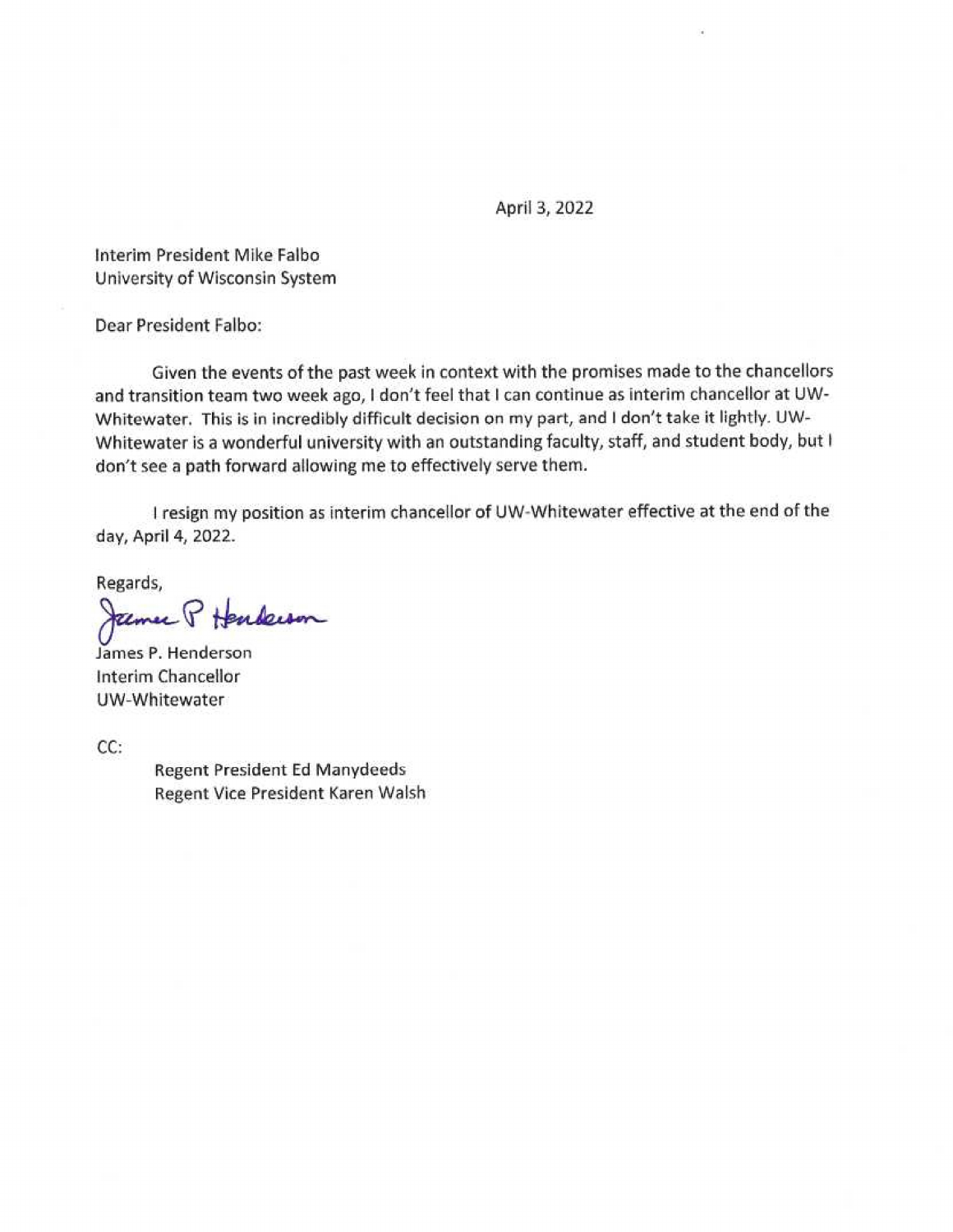**From:** Shiell, Timothy <ShiellT@uwstout.edu> **Sent:** Wednesday, March 30, 2022 11:49 AM **To:** Michael Falbo <mfalbo@uwsa.edu>; Interim President Mike Falbo <President@uwsa.edu>; Jeff Buhrandt <jbuhrandt@uwsa.edu> **Cc:** bleskeal@uwec.edu; petersgd@uwec.edu; Kasper, Eric T. <kasperet@uwec.edu>; Eric Giordano <egiordano@uwsa.edu>; FRANCISKA A COLEMAN <facoleman@wisc.edu>; Rick <rick@will-law.org>; jfriedman <jfriedman@pen.org>; jpg@execpc.com; tim.higgins <tim.higgins@freespeechforcampus.org>; Jamila Lee <jlee@uwsa.edu>; rjowens@wisc.edu; riveron715@gmail.com; Howard Schweber <howard.schweber@wisc.edu>; Sean Stevens <sean.stevens@thefire.org>; Jason Yackee <jason.yackee@wisc.edu>; tricia.zunker@gmail.com

**Subject:** MCSII WIPPS survey cancellation

## **Importance:** High

Interim System President Falbo,

On behalf of concerned members of the survey research team and advisory board, I request a written justification for the decision presented at Friday's virtual meeting denying us permission to proceed with the survey "Student Perceptions of Campus Free Speech, Viewpoint Diversity, and Self-Censorship." This is not a fly by night operation. The study is funded by a well-established academic center (MCSII) and being conducted by a highly reputable subunit of UWS (WIPPS). The necessary human subject research approvals were obtained, a comprehensive plan for promoting it was in place, it would produce previously unavailable and important data on a subject of national importance, and the workload for campuses would be limited to sending a few emails. In addition, we hope it was made clear that there is no funding in place for the survey beyond this semester. While we certainly value the opinions of the chancellors on this topic, we are concerned their judgements are based on incomplete and perhaps mistaken information regarding the survey.

We are well aware that controversies regarding free expression on our campuses continue to put the UW-System in the crosshairs of groups across the political spectrum. As these issues flare up, groups representing myriad viewpoints have made often outlandish claims about the System's failures in this area. They have accused us of stifling conservative speech and encouraging racist speech, and they have voiced a cornucopia of other hyperbolic statements based on idiosyncratic events on a few campuses. Unfortunately, we have been unable to effectively address these charges, as we lack the evidence to demonstrate which of these charges are false, nor do we have the evidence to determine where appropriate policy changes are needed. Without this survey, the System will continue to be forced to address future free speech controversies from a purely post hoc and anecdotal perspective. We will be unable to take proactive steps to diffuse future controversies, nor will we be able to effectively craft prudent and meaningful policies to address the deficiencies that truly do exist in our language regarding free expression. While it is certainly possible this survey will uncover some uncomfortable truths for some campuses, we will also be able to honestly speak to our stakeholders and inform them of the steps we will take to address the issues the survey may identify.

The decision to disallow the survey from being distributed to students despite it being approved by the relevant research offices appears to be in direct conflict with the Board's clearly stated support for academic freedom elucidated in RPD 4-21 "Commitment to Academic Freedom and Freedom of Expression." Chancellors intervening to deny research access merely because they dislike the funding organization, fear the results of the findings, or the like not legitimate reasons for cancelling the survey. Amongst other things, RPD 4-21 promises: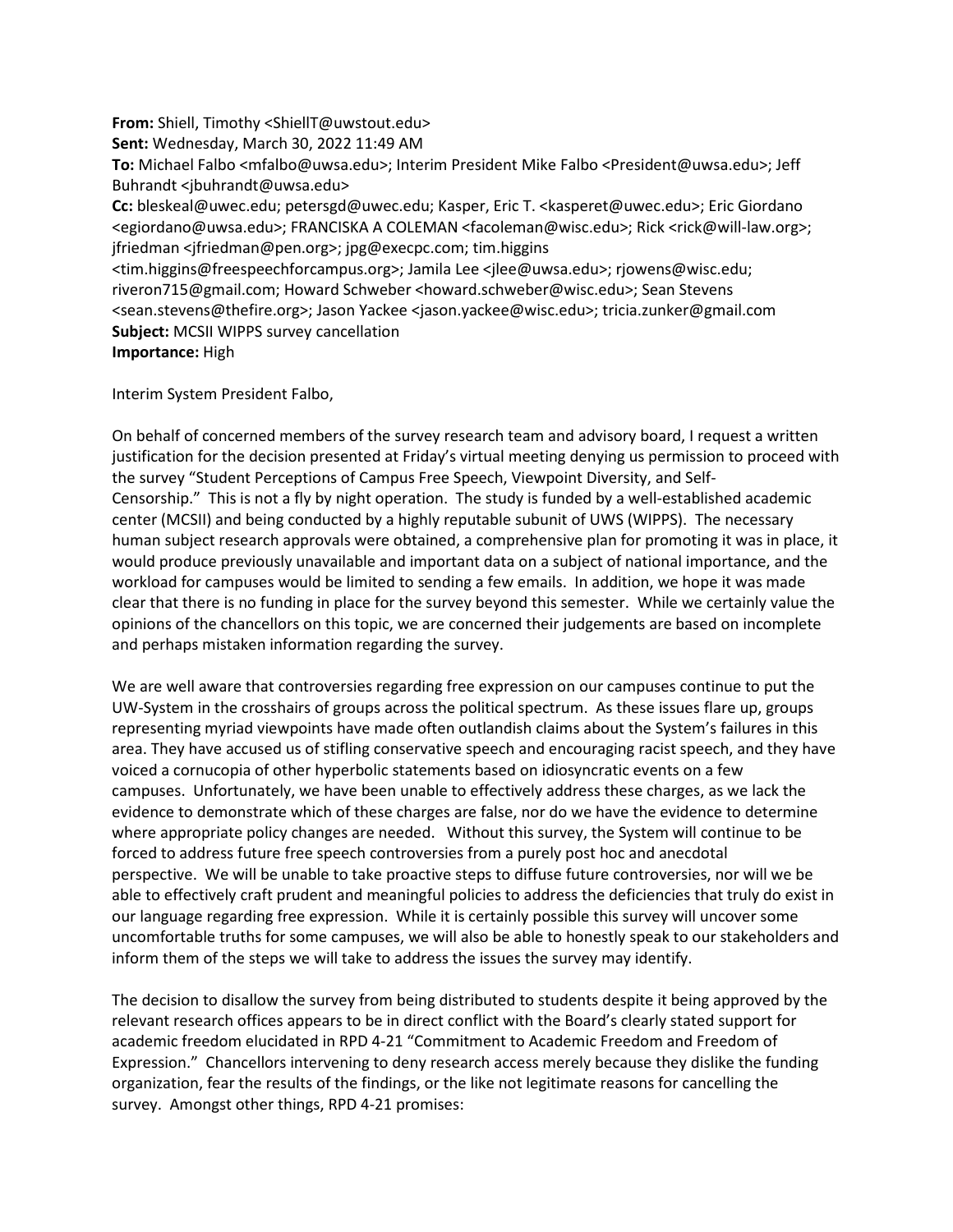"Academic freedom includes the freedom to explore all avenues of scholarship, research, and creative expression, and to reach conclusions according to one's own scholarly discernment. Freedom of expression includes the right to discuss and present scholarly opinions and conclusions on all matters both in and outside the classroom. These freedoms include the right to speak and write as a member of the university community or as a private citizen without institutional discipline or restraint, on scholarly matters, or on matters of public concern. The UW System is committed to these principles and provides all members of the university community the broadest possible latitude to explore ideas and to speak, write, listen, challenge, and learn.

Of course, different ideas in the university community will often and quite naturally conflict. But it is not the proper role of the university to attempt to shield individuals from ideas and opinions they, or others, find unwelcome, disagreeable, or even deeply offensive. Although the university greatly values civility, concerns about civility and mutual respect can never be used as justification for closing off discussion of ideas, however offensive or disagreeable those ideas may be to some members within the university community."

Moreover, RPD 4-21 it promises:

"Each institution in the University of Wisconsin System has a solemn responsibility not only to promote lively and fearless exploration, deliberation, and debate of ideas, but also to protect those freedoms when others attempt to restrict them. Exploration, deliberation, and debate may not be suppressed because the ideas put forth are thought by some or even by most members of the university community (or those outside the community) to be offensive, unwise, immoral, or wrong-headed. It is for the members of the university community, not for the institution itself, to make those judgments for themselves, and to act on those judgments not by seeking to suppress exploration of ideas or expression of speech, but by openly and vigorously contesting the ideas that they oppose. Indeed, fostering the ability of members of the university community to engage in such debate and deliberation in an effective and responsible manner is an essential part of each institution's educational mission."

The team's orientation is neither liberal nor conservative, nor is the survey itself designed to lean one way or the other (hence the nonpartisan advisory board). The goal is to gather useful data that will allow people to address future questions regarding free speech on our campuses with facts rather than speculation, data rather than emotion.

Because it is still possible to launch the survey next week and complete it this semester, we respectfully request that you reconsider your decision to cancel the survey. The research team would be more than willing to set up a time to discuss this with you this week. We would welcome the opportunity to walk you through the survey and discuss the reasons we are asking the questions that are included in the instrument. Because the survey deadlines are rapidly approaching, we request a response no later than end of workday April 1, 2022.

Respectfully,

Tim Shiell